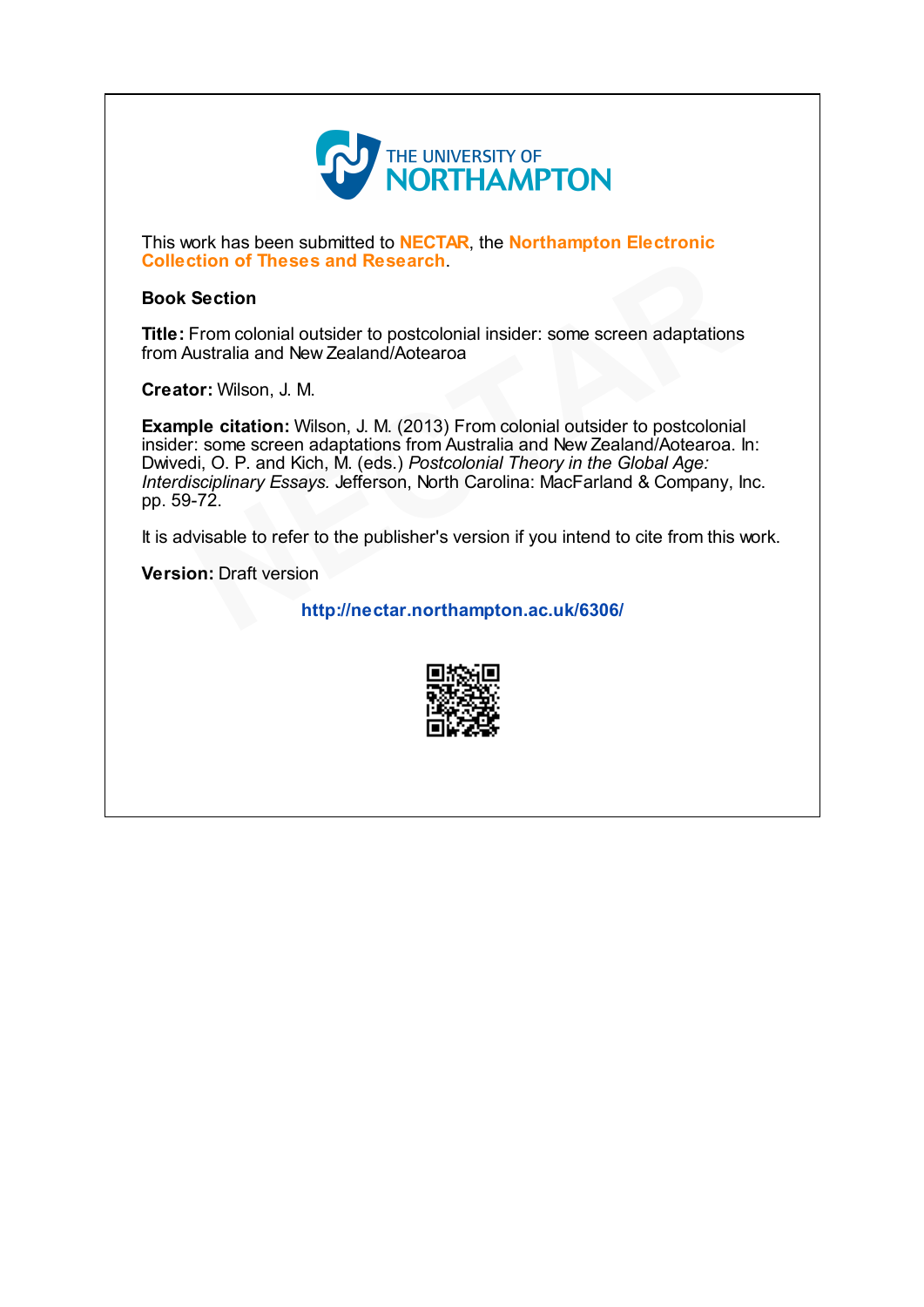# **From Colonial Outsider to Postcolonial Insider: Some Screen Adaptations from Australia and New Zealand/Aotearoa**

## **Janet Wilson**

## **I. Literature, Film and the Nation-State**

The changing relationship between the nation-state and its culture in an era of globalization and transnationalism has come under revised scrutiny during the last two decades. Assumptions such as that the institution of literature is in the service of the nation state or of nationalism were interrogated, for example, by Simon During in 1990, who pointed out that literature works in different social spaces than nationalism, employing different signifying practices, and that the legitimization of nationhood is not a necessary criterion for canonisation of a work of literature (During 138-153). More recently Bill Ashcroft has articulated a position for subjects beyond the boundaries of nationalism and the state in defining the "transnation," a space of potentiality that works within and across the national cultural borders, and the "literary transnation," which has a transformative function because of the utopian function of literature: the imagination's power to envisage a better or different world (Ashcroft 72-85). The necessary but unstable relationship between the nation and its cultural products is particularly true of cinema, which like literature operates outside as well as within nationalism, being transnational or global in its audience appeal, and inevitably dependent on corporate finances and international co-productions as adjuncts or alternatives to state patronage and funding. National frameworks for the production, reception, and interpretation of cinema persist, nevertheless. In his recent book on New Zealand cinema, Bruce Babington acknowledges the challenge to the concept of a national cinema in a global era in which boundaries are necessarily more fluid, but he points out that a national cinema is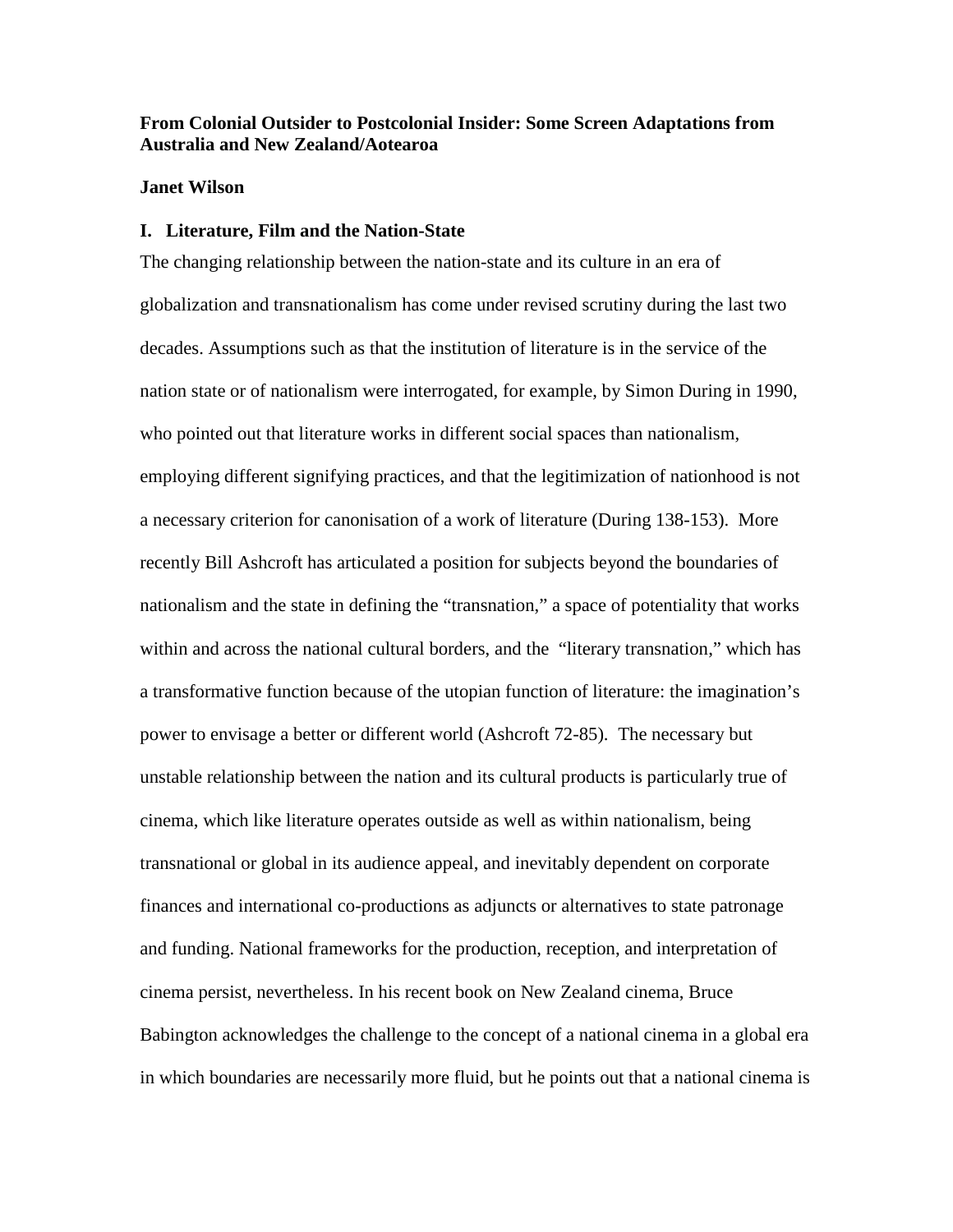still a force in terms of state policy, because necessary for "registering the lived complexities of…national life" and, in more traditional terms, for offering "coherent images of the nation," "sustaining the nation at an ideological level, exploring what is understood to be the 'indigenous,'" and he argues for a more plural and hybridized concept of the nation than these earlier commentators (Babington 16).

This paper proposes to draw on such reformulations of the relationship between literature and the nation as During's and Ashcroft's, as well as modified concepts of a national cinema such as Babington's. It claims that screen adaptations of foundational myths and stories, including their recirculation cinematically, intercept with and develop the national imaginary for global and local audiences. Feature films based on written texts and stories provide renewed engagement with the issues and themes of the original narratives. Recurring motifs that are central to the construction of the national imaginary, notably the Lost Child in Australia and the Man Alone in New Zealand/Aotearoa, are not only reformulated for local consumption by producers and scriptwriters, but also are pushed beyond national boundaries in order to intersect with and interpenetrate other cultural narratives and images. Phil Noyce's feature film, *Rabbit Proof Fence* (2002), which revisits the Lost Child motif, belongs, for example, to the changing cultural climate inaugurated by the national enquiry into the Lost Generation of aboriginal children of mixed race who were taken from their families in order to be assimilated into white Australian culture. Both the enquiry's report, *Bringing Them Home* (1997) and the film had an enormous impact on Australians, and the film's popularity overseas demonstrates the wide appeal on screen of its literary precursor, Doris Pilkington/ Nugi Gar[i](#page-18-0)mara's *Follow the Rabbit Proof Fence* (1996).<sup>1</sup> In challenging received ideas of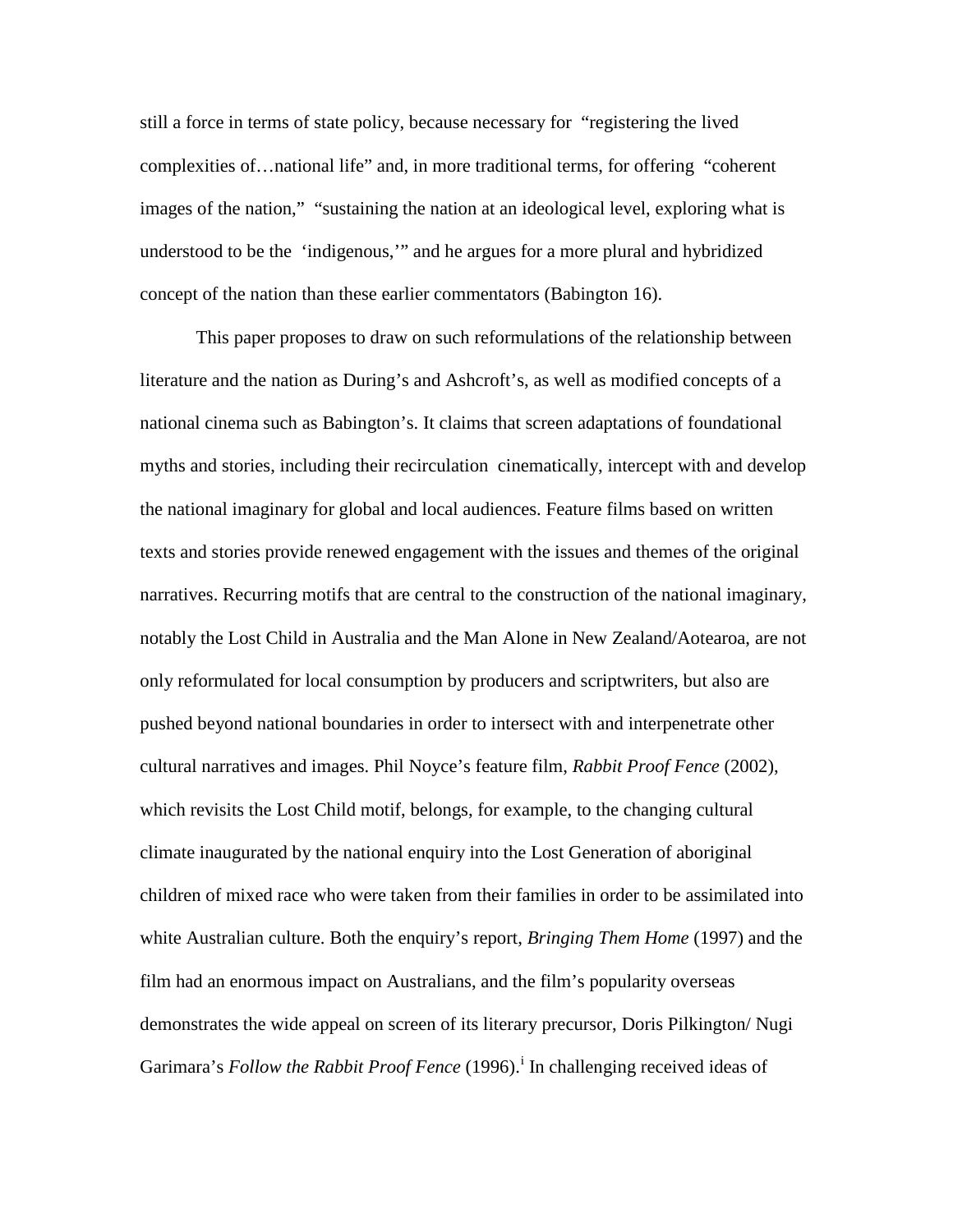national identity and belonging through adapting to the screen colonial stories and other non-fictional genres such as reports, historical accounts, diaries and autobiographies, the cinematic medium demarcates the older form of modernity structured through notions of hierarchy from the concept of a symbolic economy of a new global culture, rooted through reciprocity (Krishnaswarmy 8-9).

Literature and film have always operated to some degree outside nationalism (as the global dissemination of texts implies), and literary and cinematic texts are valued for reasons other than reinforcing nationhood. Yet art forms that recirculate key images of the nation contribute to the renewal of national identity by appropriating the very global forces of production that are often identified as undermining the nation state, and the texts thereby often encourage a more self-reflexive nationalism and assertion of cultural authority. The success of Peter Jackson's *Lord of the Rings* trilogy (2001-03), in New Zealand/Aotearoa, for example, which brought together overseas actors with local production skills and technical expertise, encouraged the Clark government to use a policy of cultural renewal in linking nationalism to its agenda of economic transformation (Williams 183)**.** Screen adaptations also renew national identity by exploiting productively the time lag from the original text, introducing the insights of a new generation, including critiques of gender and class ideologies through a free response to the original script rather than faithful adaptation. This article examines three feature films that, in adapting key narratives of national belonging, have helped reshape the national imaginary by reflecting back to the nation a slightly altered (because externally addressed, and distanced) mirror image of itself, so promoting national self-reassessment: Peter Weir's 1975 film, *Picnic at Hanging Rock*, adapted from the 1968 novel by Joan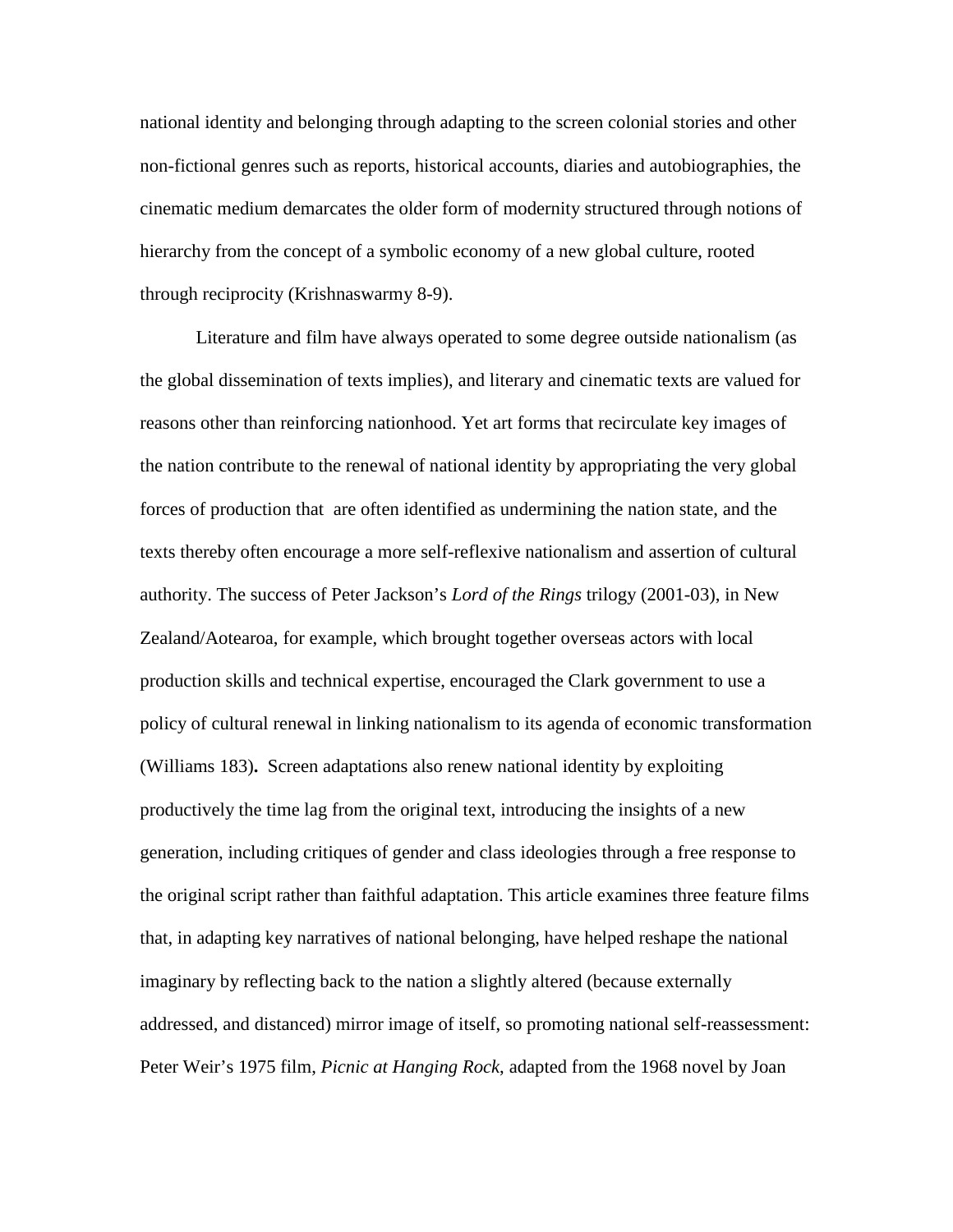Lindsay; Roger Donaldson's 1978 film *Sleeping Dogs*, adapted from C.K. Stead's 1971 political thriller inspired by the Vietnam War, *Smith's Dream*; and Brad McGann's 2004 production of *In My Father's Den*, adapted from Maurice Gee's 1972 novel of the same title (Lindsay 1998; Stead 1971; Gee 1977).

The reception of the three films, although thirty years apart, confirms cinema's role in re-evaluating the cultural value of the original texts, and in reshaping the national imaginary. Cinema creates new horizons of expectation and alternative audiences for key national narratives. The novels on which each film is based have gained a new lease of life following the cinematic release, with reprints bearing cover designs that feature iconic images from the films. Now redesigned for overseas distribution, the book covers feature blurbs that allude to the impact of the novel-as-film, thus emphasizing the story's increased social relevance. *Sleeping Dogs*, for example*,* has long been identified with a turning point in local history and politics, a defining moment in the nation's narrative, as reprints of Stead's novel point out. In depicting a modern dystopia--New Zealand as a fascist state under martial law ruled by a dictator and split between special troops, backed up by American special forces, and factions of opposing guerrilla forces--the film (more than the novel) has been seen as prescient of the civil unrest caused by the 1981 Springbok Tour. In particular, that the Special Police were dressed in helmets and boilersuits and carried batons made them uncannily resemble the Red and Blue Escort Squads of 1981.<sup>[ii](#page-19-0)</sup> This episode from the film is imaged on the cover of the 1993 reprint of *Smith's Dream* deliberately recalling the 1981 crisis, a time when, according to the *Sunday Star Times* comment on the cover, "Stead's own dream of police lines dividing the people of New Zealand came true for so many." Recent New Zealand cinema has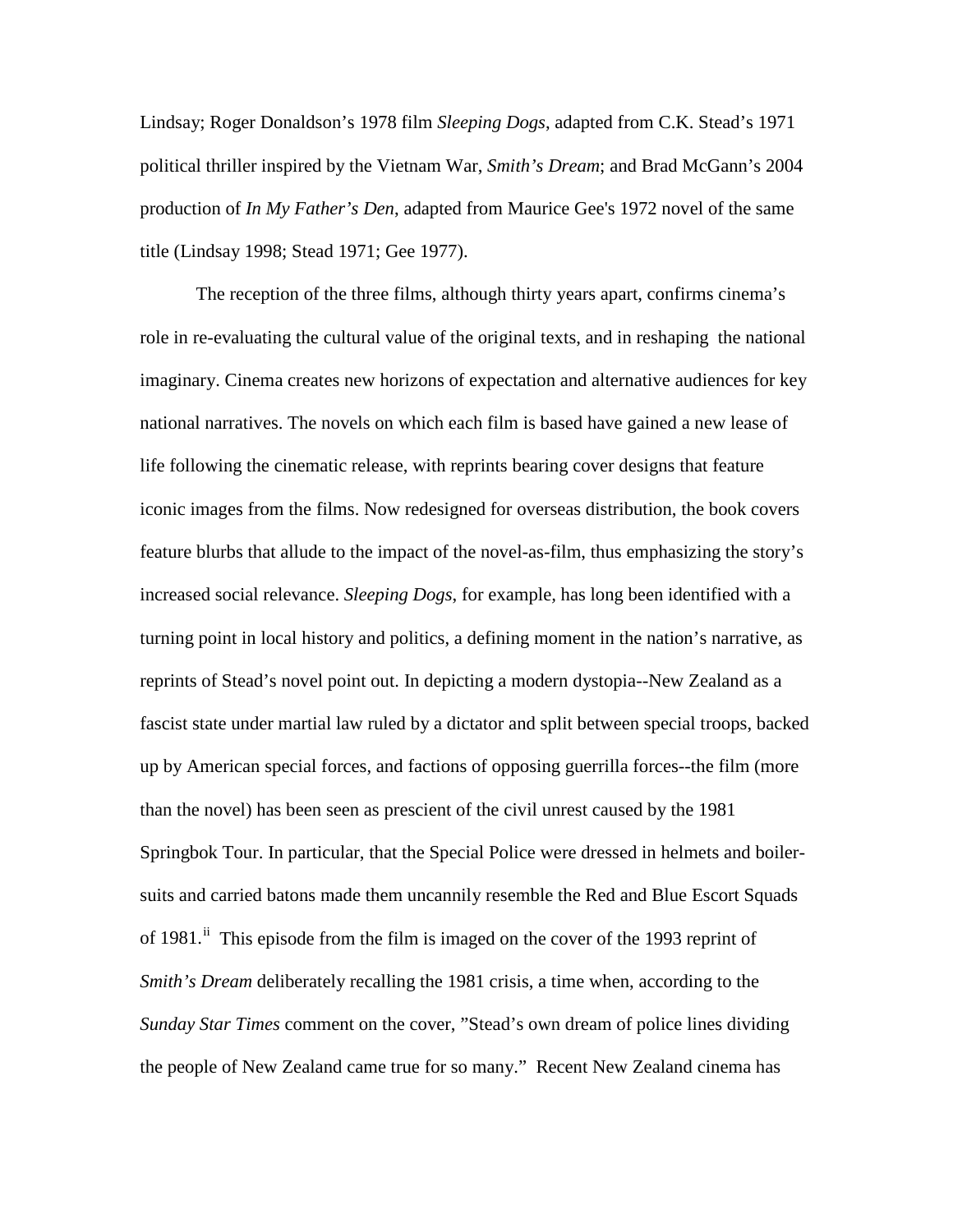also played a significant role in promoting the nation as a tourist destination for overseas audiences. Both the economy and the national image have benefited from the cinematic profiling and reinterpretation of New Zealand's landscape as "middle erd" in the *Lord of the Rings* trilogy, with new tourist ventures featuring the trilogy's landscapes, while Niki Caro's film, *Whale Rider* (2003*)*, adapted from Witi Ihimaera's novella, *The Whale Rider* (1987) drew to international attention the small village of Whangaroa where the filming took place--and where the completed waka (war canoe), a prop for much of the film and central to the ending, is now located (Wood 17). The original preoccupations of the novels are renewed, expanded, and ideologically reinflected in the screen adaptations, and the film versions vastly exceed the reach and impact of the prior print medium.

## **II. The Lost Child:** *Picnic at Hanging Rock*

One of the best-known examples of national cinema's extending literature's role in signifying national history, identity, and heritage is Peter Weir's production of *Picnic at Hanging Rock*, which on its release in 1975 became the break-through film of the Australian film renaissance. Joan Lindsay's novel *Picnic at Hanging Rock* (1968), on which the film is based, draws on a central topos in the Australian psyche, the Lost Child, a motif which epitomizes a central trauma of the white settler experience of the desert.<sup>[iii](#page-20-0)</sup> Circulating in both oral and literary narratives since colonization, the trope recurs in numerous real-life stories, some of which have been adapted to the screen: for example, Doris Pilkington's semi-autobiographical story of her aboriginal mother's journey in *Rabbit Proof Fence* was adapted to the film with the same title; the story of Azaria Chamberlain, adapted from the novel by John Bryson, has the cinematic title of *Evil*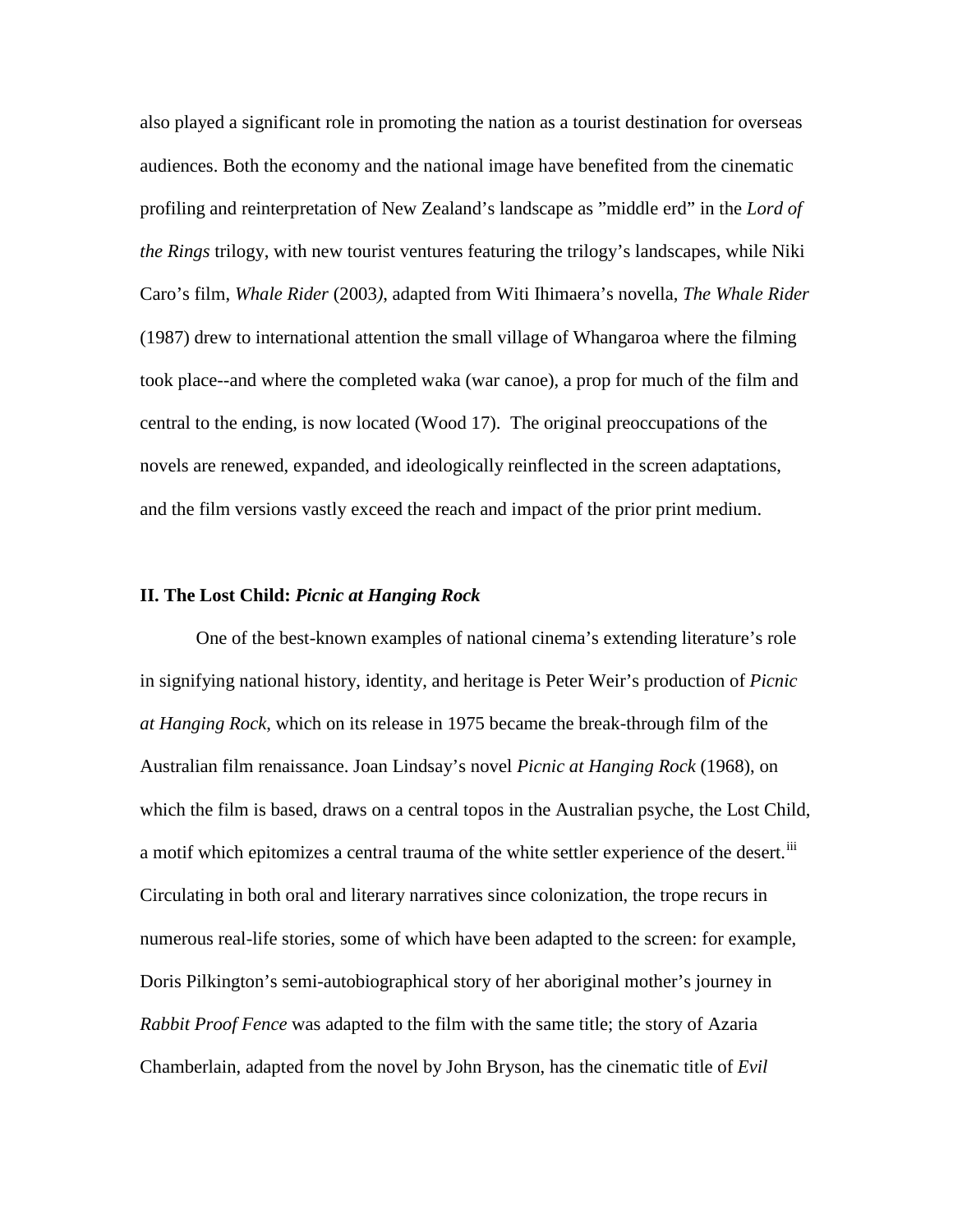*Angels* (1988); and Nicholas Roeg's classic feature film, *Walkabou*t (1971) is partly based on a novel, *The Children* (1959), by James Vance Marshall. The Lost Child motif emerged originally out of a nexus of preexisting Australian anxieties: the perennial struggle between nurture and nature that draws on negative concepts of Australia as the inhospitable mother country and a culture that excludes women.<sup>[iv](#page-21-0)</sup> These tensions between the white settler and the hostile environment are played out in a series of archetypal contrasts in *Picnic at Hanging Rock*: images of the outback, symbolized by the brooding, anthropomorphic presence of rock with its teeming wildlife, are presented in sharp contrast to the monolithic, rectangular shape of Mrs Appleyard's College. Weir follows Lindsay in shifting the focus from the male outback pioneers of the late nineteenth century to women who are little more than constructions of the patriarchal social order, "pawns in the Australian social landscape," and "objects of male adoration." In this and in other ways, Weir's film, like the two New Zealand films under discussion, illustrates the preoccupations and limitations of the 1970s, the era in which the Australian film revival began. All reflect the male monopoly of screen production and the prevailing monocultural, masculine, white-settler definitions of national identity (Simpson *et al* 22; Campbell 211).

Under Weir's direction, the Lost Child narrative is represented partly allegorically as a form of primitive seduction of three nubile teenage girls and one of their teachers, whose elaborate but incongruous Victorian attire suggests their vulnerability to nature, symbolised by the preternaturally ancient Hanging Rock. Their disappearance, significantly on Saint Valentine's Day, 14 February 1900, as if sacrificial victims to the God of Love, by being devoured or seduced, is marked by the Rock's brooding,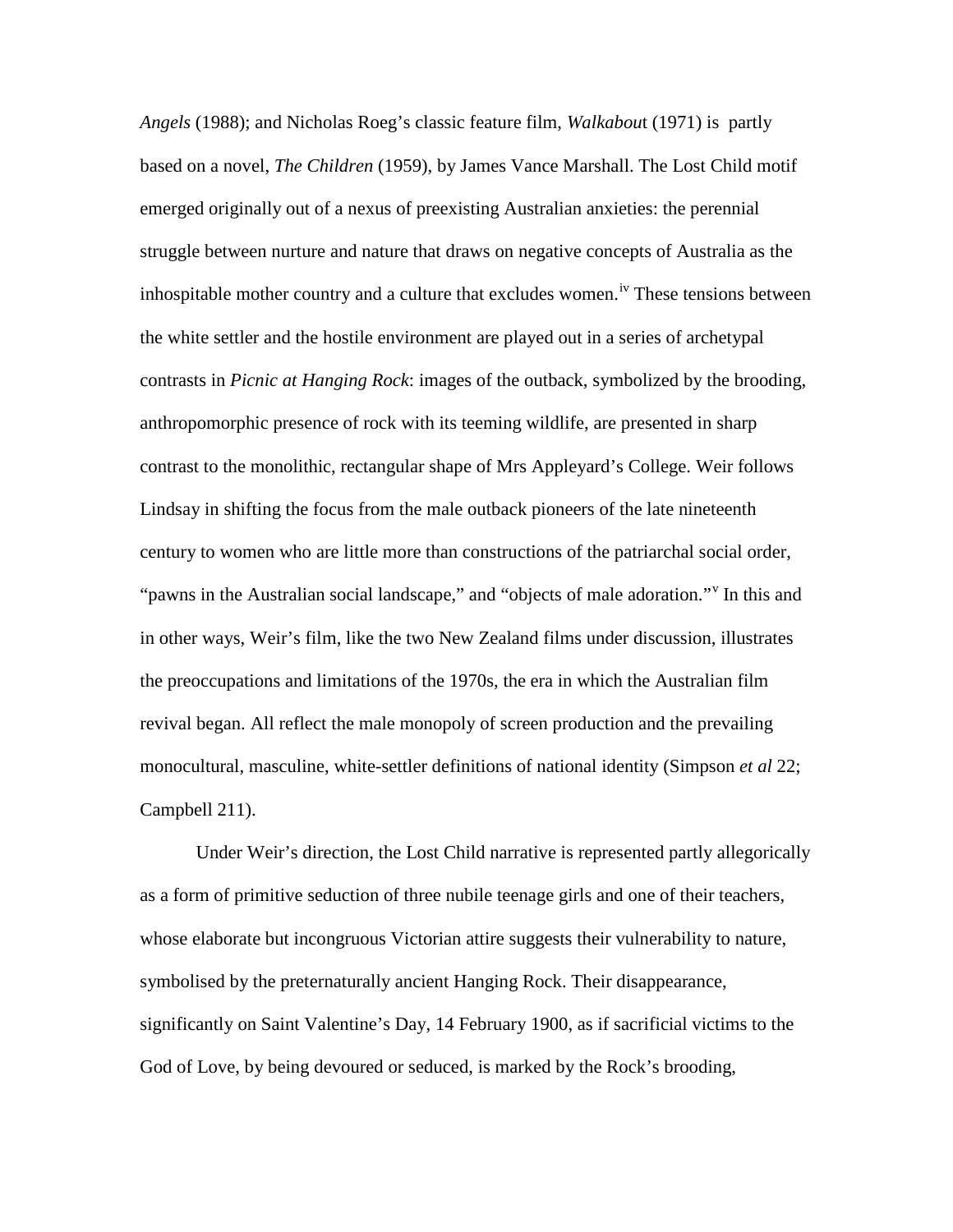menacing appearance, suggestively evoked in Gheorge Zamfir's "Flute de Pan", the film's signature music.<sup>[vi](#page-21-2)</sup> Weir also expands Lindsay's contrasts of class and nationality: the English aristocrat, Michael Fitzhubert (played by Dominic Guard), who falls in love with Miranda (the "Botticelli angel" who leads the others into the rock) and returns to search for her, and Albert (played by John Jarrett), the orphaned Australian coachman (who Weir, in his visual economy, casts as the dark 'other' to the aryan, golden-headed Michael), who rescues Michael after he falls unconscious on the rock, thereby ensuring the recovery and survival of Irma, one of the three lost girls.<sup>[vii](#page-21-3)</sup> Both young men exist outside the nature-nurture loop in which the women are trapped, and Albert, the true survivor, is associated with "indigenous" Australia in his physical resourcefulness and instinctive awareness of outback dangers. Weir reinforces Australian cultural nationalism in relation to the defining trope of the Australian bush, imaged as both mysterious and threatening, a space that succeeds in disorienting the European subject. Upper-class British colonial life, epitomized in the genteel ambience of Appleyard College, the stifling close fitting outfits of the young women, and the increasingly deranged figure of Mrs Appleyard, the headmistress, is depicted as out of place, alienated from the pre-European, primeval forces residing in the Australian outback. *Picnic at Hanging Rock* expands on the symbolic innuendo of the Lost Child, and as Alison Rudd points out, shows "the chasm opening up between Britain's imperial assumptions and the new society's emergent myth of belonging based on the need to adapt to the landscape." (Rudd 117).

#### III. **Man Alone:** *Sleeping Dogs*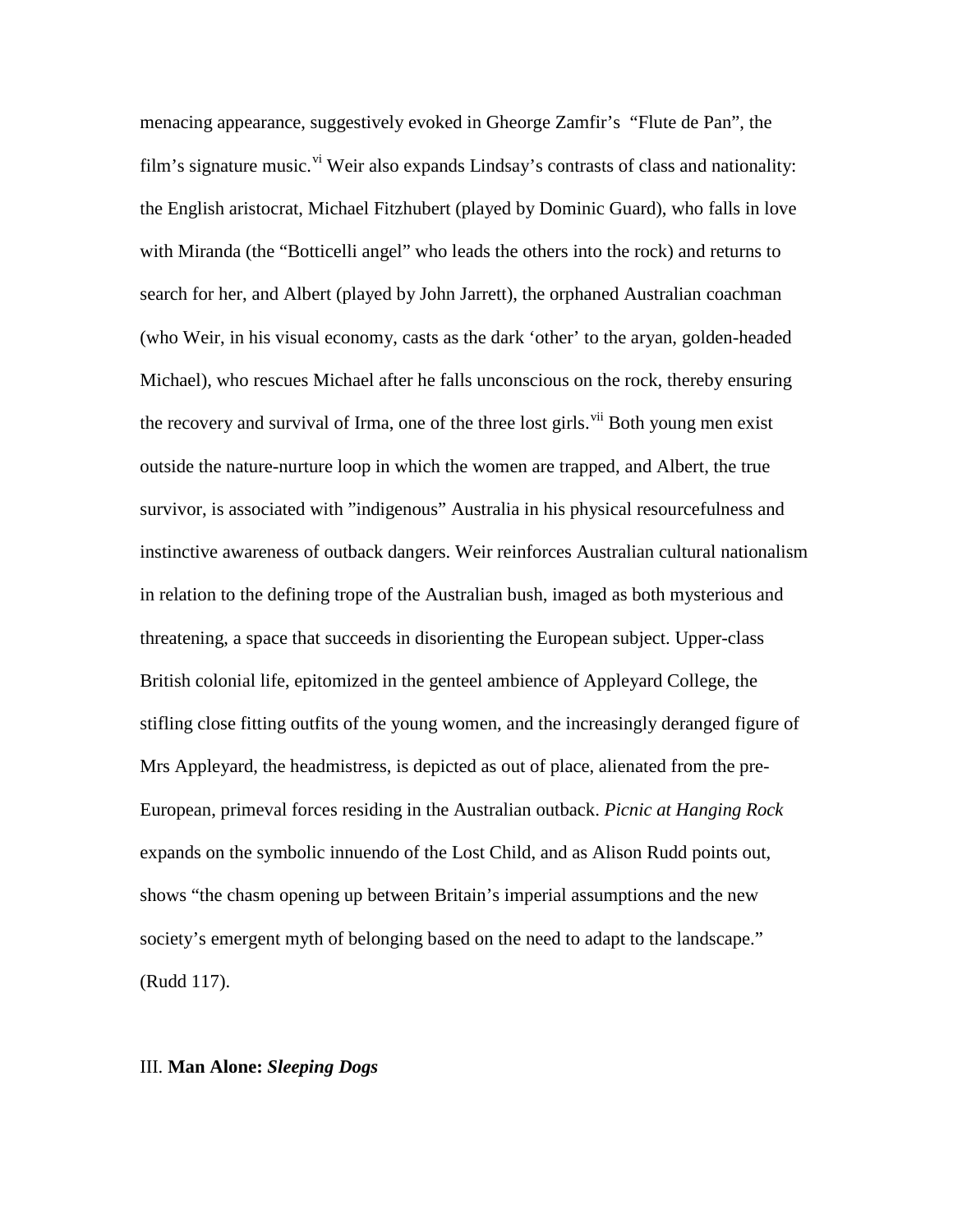A similar foundational motif appears in New Zealand colonial culture in the early twentieth century: the Man Alone trope was formative to the cultural nationalism associated with the masculine literary tradition that dominated in the 1930s and 1940s, and like the American Adam, a symbol of the innocent solitary in nineteenth-century American literature, the Man Alone trope was so ubiquitous as to resemble a Jungian archetype representing an unconscious collective self-identification.<sup>[viii](#page-21-4)</sup> A paradoxical figure of both existential alienation and self-sufficiency, the Man Alone resists commitment to marriage, domesticity, or a political cause, and he reacts against the prevailing social structures, often exploding under their pressure. Less a hero than the victim of a puritanical, philistine, and materialistic society, he also displays attributes of the rebel (Jones 213). The Lost Child, the Man Alone, and the American Adam are all frontier myths stemming from the experiences of isolation in rural settler societies and the encounter with the harsh, unyielding environment. But the behavior pattern of the Man Alone also points to the uncertain identity structures that existed after New Zealand's break from Britain, reflecting what Mark Williams sees as the fundamental weakness of Pakeha nationalism, because New Zealand, unlike Australia, defined itself less by "acts of filial rebellion" against the imperial center than by "maintaining muted links with the parent culture" (Williams 183-184). Cultural displacement is particularly evident in the ur-text, *Man Alone* (1939) by John Mulgan, whose hero, Johnson, survives a testing ordeal in an encounter with the New Zealand wilderness, while in psychological terms he displays the reduced subjectivity and limited identity structures of the deracinated migrant Englishman who does not belong fully to either culture**.** (D'Cruz and Ross 32, 34; Fox 265).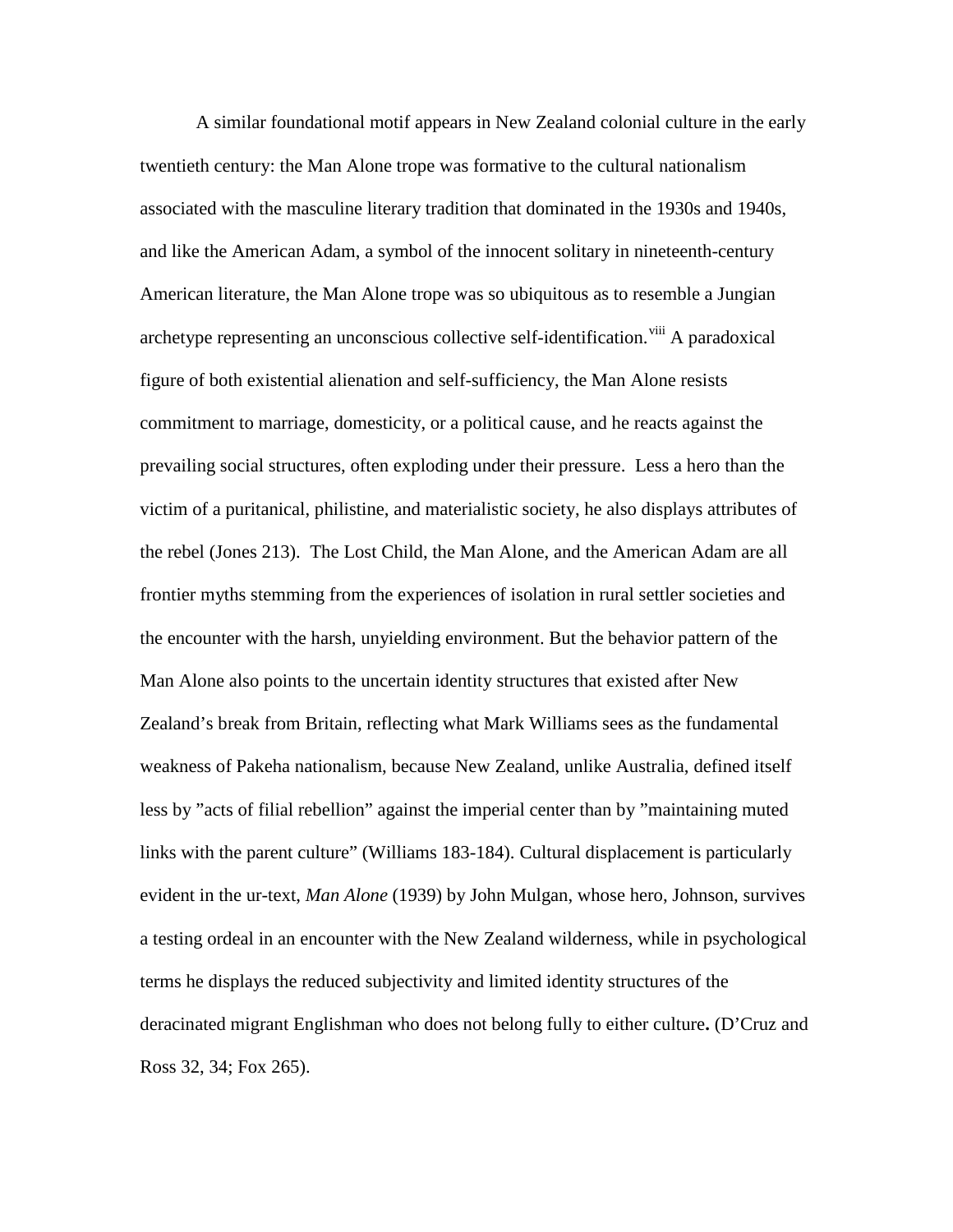Maurice Gee's early novel, *In My Father's Den* (1972), is another classic portrait of the Man Alone, one which stresses his psychological imprisonment due to his literal and metaphorical withdrawal, emotional retardedness, and non-conformity. Unlike Mulgan's Johnson, Gee's protagonists are associated with the repressive codes of secular Puritanism, a deeply entrenched force in the national psyche in the early twentieth century. This was manifested as a powerful work ethos, a fear of sentimentality, a concern with respectability, a hatred of extravagance, and, in the younger generation, a tendency to swing to the extreme of over-indulgence in reaction against the strict moral code of the parents.<sup>[ix](#page-21-5)</sup> *In My Father's Den* demonstrates both aspects in the characters of its *bon vivant*, and sexually free-wheeling narrator, Paul Prior, and Paul's driven, sexually repressed brother, Andrew, both of whom suffer from maternal deprivation, and their mother's joylessness and lack of love (Fox 38, 50). The isolation into which Puritanism thrusts its characters, the self-sufficiency and dislike of commitment, is also a feature of Stead's political thriller, *Smith's Dream* (1971). But, as Lawrence Jones points out, the Man Alone figure is demythologized with successive rehandlings and becomes more complex; sympathy for the figure diminishes after the 1950s, and by the 1970s, when the two novels were written, his loner, rebel personality becomes either more inward-looking and guilt-ridden or, instead, the subject of satire (Jones 214). Stead's novel shows the extreme threat to the Man Alone's individual self-sufficiency stemming from civil conflict promoted by fascist forces, while Gee's exposes the negative effects of puritanical rectitude on his psyche. The cinematic adaptations take these perceptions into new directions while retaining some links with the trope's original literary articulations.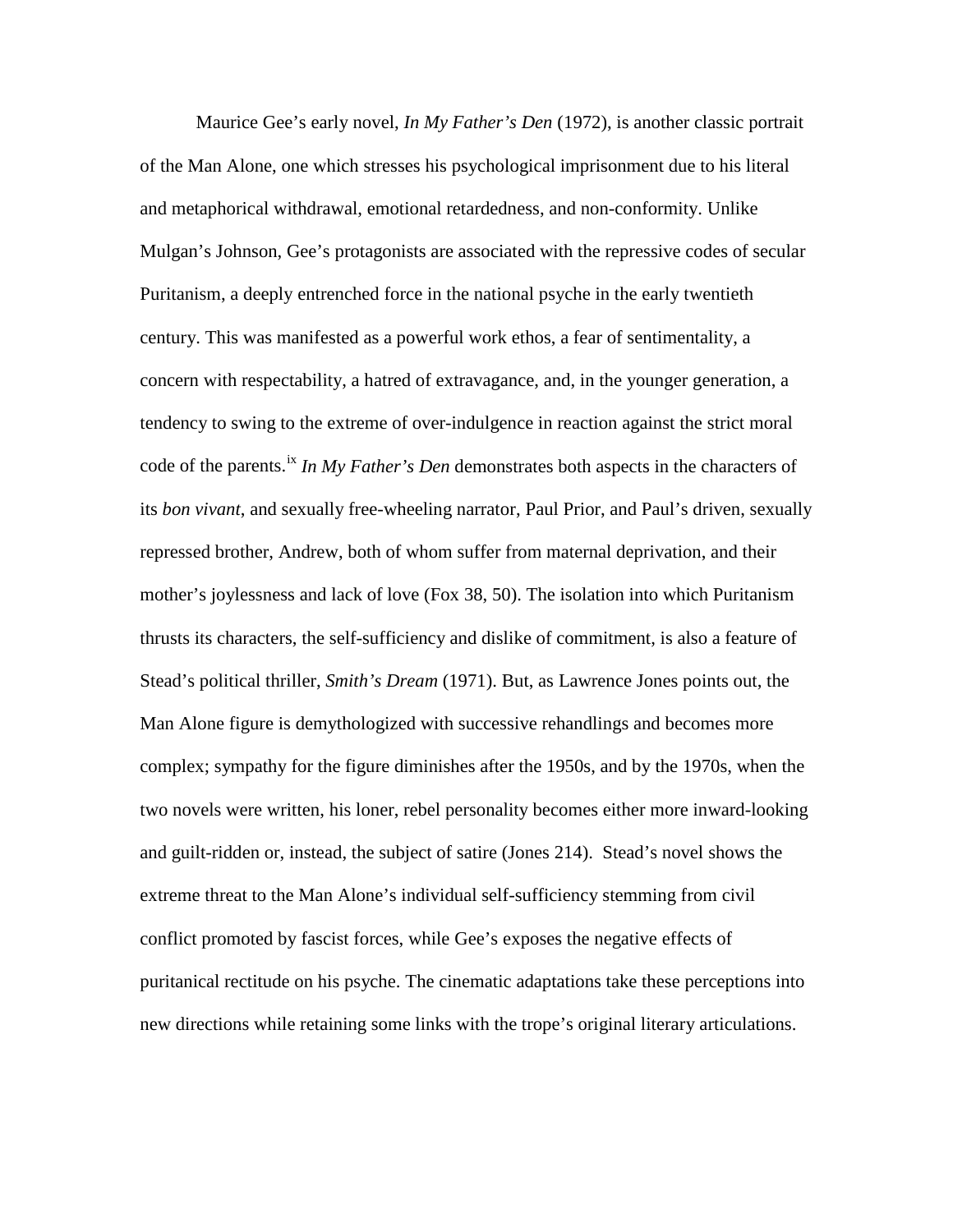Roger Donaldson's *Sleeping Dogs*, the first 35 mm, color, feature-length fictional film made in New Zealand, not only marks the beginning of the nation's new wave cinema, but is also rated as the first significant literary adaptation for film (Martin and Edwards 64; Donnell 101-107). For most of the movie, apart from the ending, the narrative follows that of *Smith's Dream*. The 'Man Alone' is Smith (played by Sam Neill), who leaves his family because his wife is having an affair with his best friend, Bullen (played by Ian Mune), and chooses to live in solitude on an island off the Coromandel. This enigmatic behavior points to an underlying sensitivity and vulnerability that is associated with Maurice Gee's characters, who classically use withdrawal as a form of self-protection, rather than relying on the tough-guy, macho indifference which is characteristic of the pioneering colonial Man Alone figure. According to Russell Campbell, the film has achieved its iconic status by redefining the male Kiwi stereotype in New Zealand cinema, although such a transition had already occurred in the literature (Campbell 211). Like Stead's novel and Mulgan's *Man Alone*, the Smith of *Sleeping Dogs* resists political involvement. He is the little man who is pulled into big events and forced to take sides, as he reluctantly finds himself joining the guerrillas, the Vietnam-style partisans living in the Coromandel, who are led by Bullen and oppose the martial law imposed by the country's dictator. In this dystopian drama about a society threatened by a brutally repressive government in which ordinary apolitical people like Bullen and Smith's wife, Gloria, are driven into opposition, Smith's lack of commitment and ambivalence about violence cannot last long.

Film critic Brian Donnell has noted that the most crucial change to Stead's story is in the characterisation of Smith, who in the novel lives up to the ambivalent "Man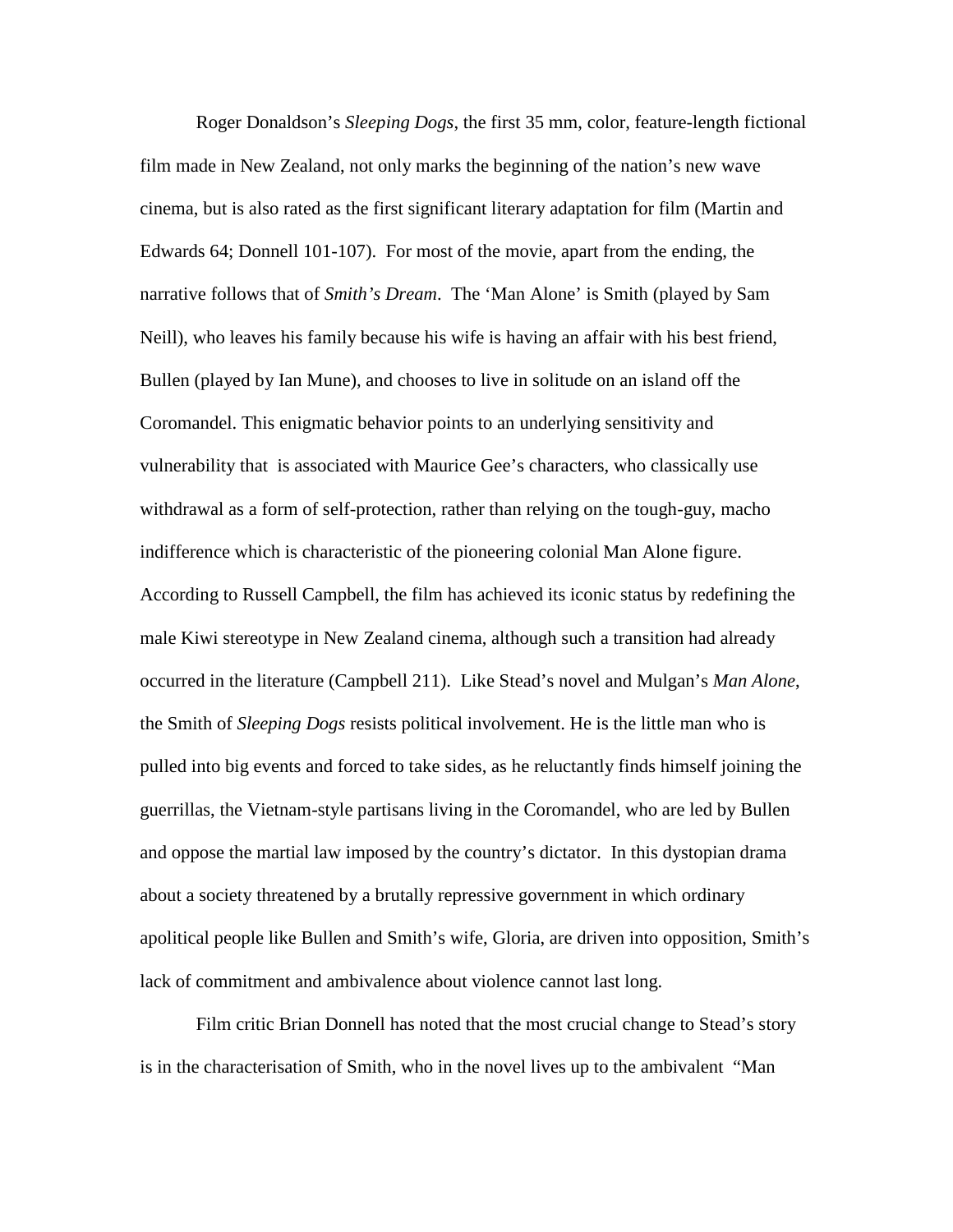Alone" image by abandoning the rebels and striking out on his own, but who returns in the film to the rebels' camp to rescue Bullen, who has been wounded (Donnell 105). Stead describes Smith's journey through the bush and forest in ways that recall Johnson's marathon crossing of the Kaimanawa ranges in *Man Alone*. His Smith also shows existential angst in questioning the need to surrender his freedom to join any party. But Donaldson and his script-writer, Ian Mune, change these familiar tropes by heightening the action and introducing a completely new theme; that of renewed mateship when the odds are stacked against the pair. The two men, wounded by gunfire and helicopter strafing from the Special Forces, stumble across the range through a hail of bullets and bombs from airforce fighter planes, meeting their death on the other side. The movie has been criticized mainly by overseas reviewers for its narrative flaws such as its overlengthy ending, the lack of explanation for Smith's actions, the clichéd outcome as "a routine psychological drama about the forced reconciliation between rivals in love" (Cagin). Donnell points out that Donaldson may have turned to the genres of Hollywood cinema, namely the buddy movie, because Smith's last defiant minutes are strongly reminiscent of the endings of such movies as *Butch Cassidy and the Sundance Kid, Midnight Cowboy*, and *Easy Rider* that were popular in the 1970s (Donnell 106).

Certainly, in presenting Smith as a rebel to the end, as a heroic martryr in death, while also demonstrating good-guy qualities (carrying the badly wounded Bullen and admitting that he had walked out on his family prematurely), *Sleeping Dogs* flattens the psychological complexity of his literary counterpart in *Smith's Dream*. But Donaldson's formulaic use of the codes of the action thriller genre to show the impact of political events on the lives of ordinary New Zealanders, along with the hints of moral complexity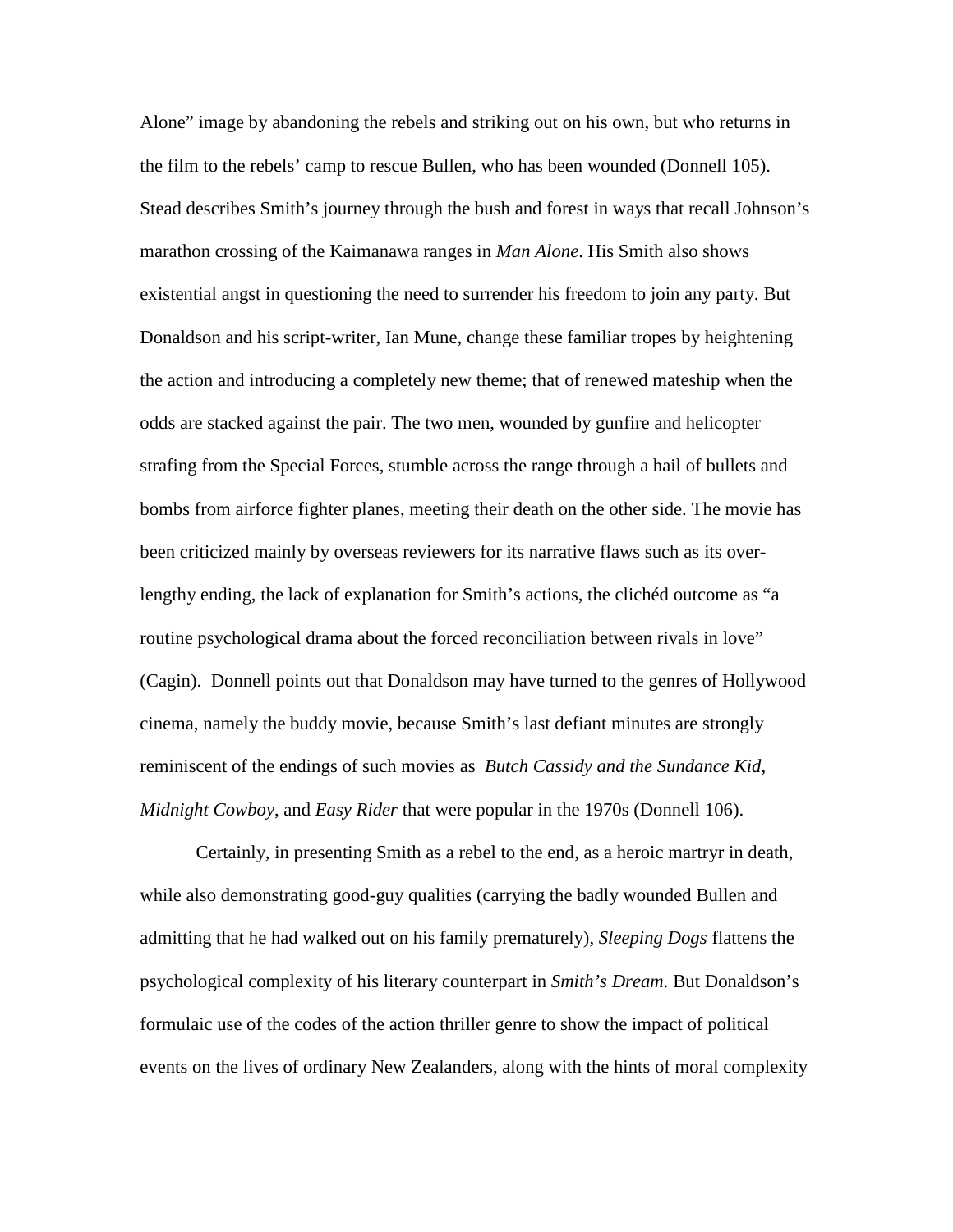about the need for political commitment, gave the film widespread popularity in New Zealand (Martin & Edwards 64), and it retains a vital role in the national imaginary because, as Donnell points out, both novel and film experience renewed relevance whenever civic unrest is manifested (Donnell 102-103). *Sleeping Dogs* is a seminal film. It anticipated the rise of the action thriller, the New Zealand version of the road movie such as *Good-bye Pork Pie* and *Smash Palace*, and the later embodiment of the cultural archetype of the Man Alone who blends macho aggression, a distrust of authority, and a "countercultural rebelliousness" in these and other movies made in the 1980s that star the actor Bruno Lawrence (Spicer 3).

### **IV Man Alone and Puritanism:** *In My Father's Den*

In contrast to Stead's political thriller, Maurice Gee's crime novel, *In My Father's Den*, explores the psychological consequences of Puritanism (as imaged in the mother's repressive moral righteousness and hostility to any overt physicality, including any form of sexual expression) upon family members. The father retreats to his den, a separate space from the domestic sphere that serves as a shelter. The two sons show pathological dysfunction: Paul Prior, the anti-puritan rebel narrator, is unable to form lasting relationships, and his sexually repressed brother, Andrew, displays archetypal Man-Alone behavior in the irrational act which constitutes the novel's crime-- his murder of the schoolgirl, Celia Inverarity. Brad McGann's film, made 32 years after Gee's novel was written, explores the Man Alone's psychological isolation and social alienation in explicitly psychoanalytic terms, through a cinematic investigation of Paul Prior's thoughts and feelings, through his attempts to uncover the mysteries of the past and to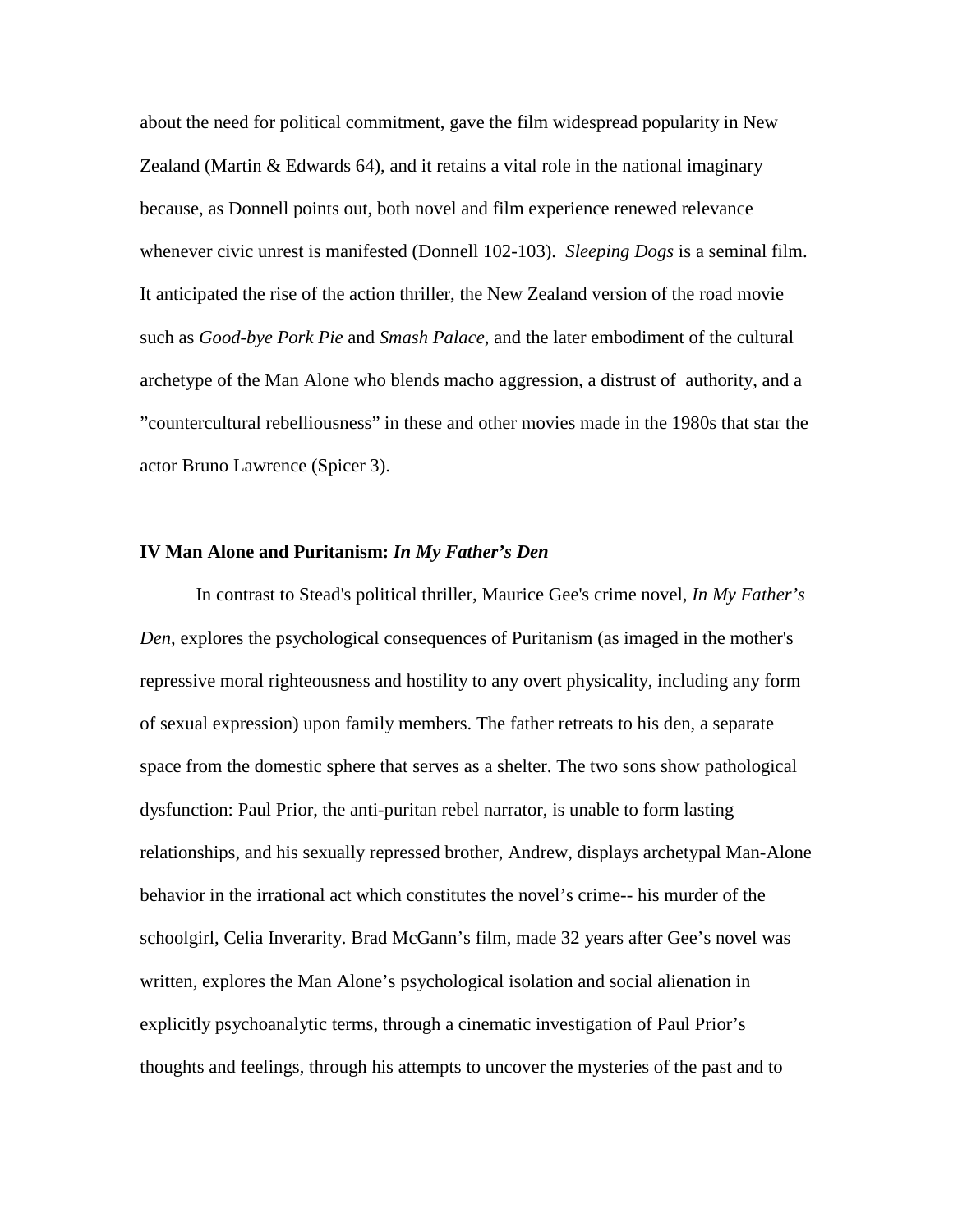understand himself through the operation of memory. McGann uses flashback in adapting the first-person retrospective narrator who, in the novel, blends showing and telling in piecing together fragments of the past with its silences and repressions, and those fragments are then juxtaposed with scenes from the present which he is trying to understand (Fox 38). Amplifying this visual representation of Paul's psychology and emotions is a sound track of international music, both classical and popular, allusions to iconic figures of New Zealand literature, and references to contemporary world affairs in Paul Prior's earlier vocation as a war reporter. All widen the scope of Gee's investigation of provincial dysfunction, identified as peculiar to the New Zealand experience, so enhancing the film's appeal.

McGann's is an emotional response to Gee's novel, an imitation rather than an adaptation. Paul Prior (played by Matthew MacFayden), is now a photographer of war atrocities in war-torn Bosnia who has returned to New Zealand on the occasion of his father's funeral (not a school teacher as in the novel, although later he takes up school teaching); the setting shifts from West Auckland in the novel to Roxburgh in Otago; the murder, the catalyst for the novel's story, is announced only half way through in the film; the murderer is not Paul's repressed, God-fearing Puritan brother, Andrew, but Andrew's wife who kills Celia by accident; and finally, the repressive mother who survives in the novel, commits suicide in the film. McGann succeeds in overturning the whole puritan scheme of sexual prohibition, the highly regulated sense of conscience, and the powerful corrective sense of guilt and shame which the mother in the novel imposes (or tries to impose) on her sons, only hinting at this in the finale when Andrew's strange behavior is explained as due to his mother's influence (Fox 267).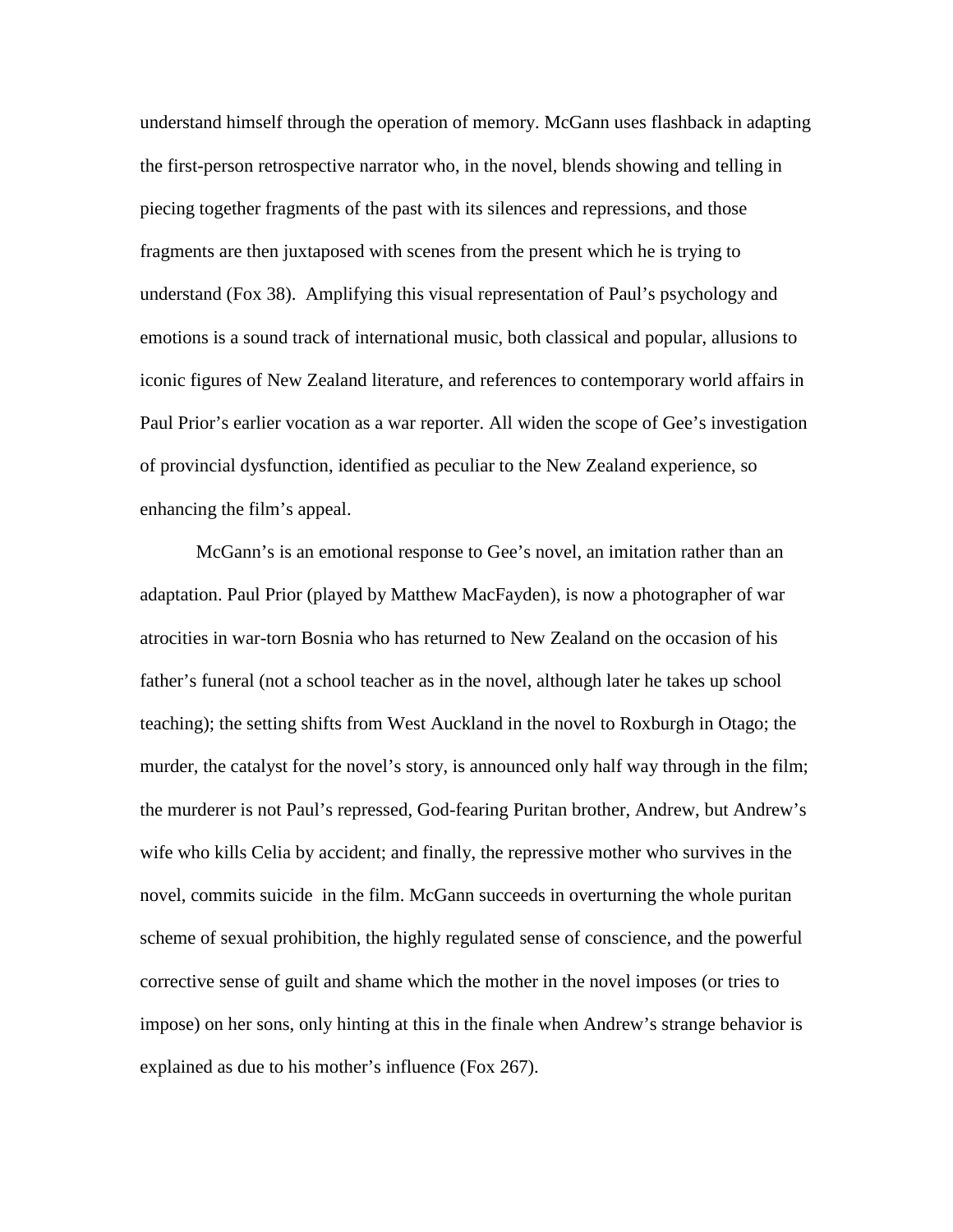McGann follows Gee's novel in showing Paul as psychologically isolated upon his return to New Zealand: unable to take up again his earlier vocation as a photographer because of his haunted memories of Bosnian war victims, he lacks any real reason for staying. But his meeting and friendship with Celia, a student, catalyzes his attempt to try and understand the troubling events of his earlier life by re-experiencing and hence reconstructing meaning through the movements of his consciousness (and his unconscious) in dream, memory, and reflection. This self-examination takes place in the den, the troubled site of past transgressions. In the film, McGann daringly develops into a new mystery an incident only hinted at in Gee's novel, concerning the paternity of Celia with whose mother, Jackie in the film (Joyce Poole in the novel), he had had a sexual liaison years earlier, before he left New Zealand. The question arises that Celia might be Paul's daughter, but in a revelation which comes to Paul in a reverie, it seems that his deceased father had also had a sexual encounter with Jackie, and so the possibility exists that Paul's father could also be Celia's father! This is the shameful secret that Paul has to confront in his attempts to come to terms with the past, replacing the psychological struggle delineated in the novel, caused by the mother's repressive love and her attachment to his mongoloid brother.

In developing this oedipal plot strand, McGann strikes a blow at the Puritan ethos of the novel in which the father should embody the law of God in imposing a moral order. Paul's father in the novel had stepped outside this role by avoiding his wife and seeking refuge in the den. The film goes further in pointing to the father's violation of the moral law, by conducting illict sexual relations in the den. Gee's emphasis on psychological dysfunction due to the Puritan loathing of sex and its outcome in a heinous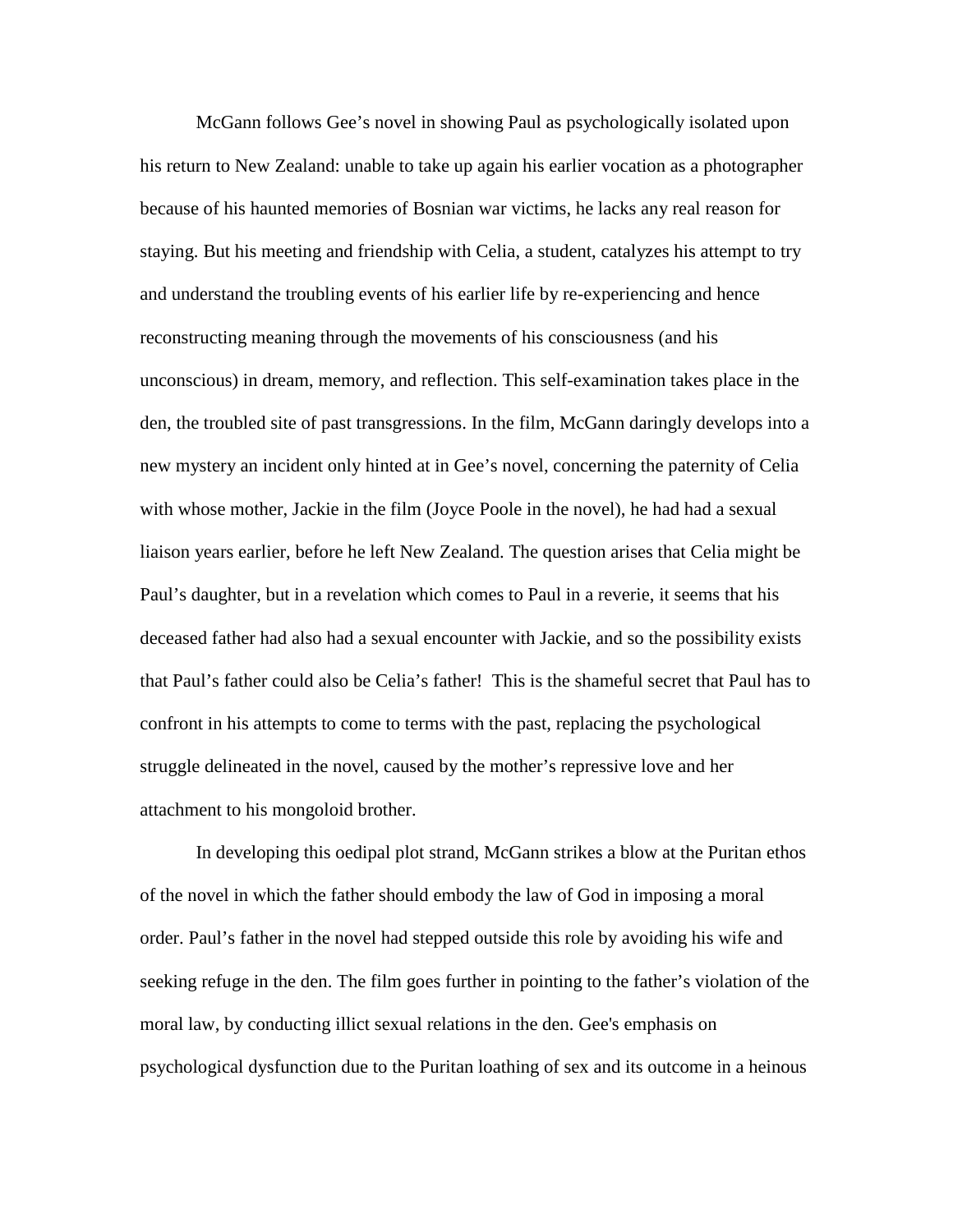crime is displaced through the film's visual emphasis on the workings of memory as Paul, through the stimulus of Celia, a shadow or ghost of his former love, her mother, tries to come to terms with his father's transgressions, as well as seeking images of his lost mother**.** Critic Laurence Simmons has identified how memory, dream, and reflection coalesce in the double flashback at the emotional core of the film in which reverie, inspired by sound tracks from Patti Smith's album *Horses*, enables Paul to recall his liaisons both with Celia (in the den) and at an earlier phase of his life with her mother (in his bedroom in a sequence played by different actors) when the same tracks were played. As he points out, the title of Gee's novel acquires added significance as McGann repositions the den as a locale of psychological change and growth, in which Paul comes out from the shadow of his father through rejection, forgetting, and remembering, in a process which can be read as allegorical--a way of escaping the father-nation with its puritan stranglehold (Simmons 195-196).

Global symbols reinforce McGann's "refitting" of Gee's early 1970s story for the twenty-first century: an image of Hope (taken from a painting in the Tate Gallery in London), the atlas and globe, the international star, Dame Kiri te Kanawa singing the haunting "Bailero" (from *Songs of the Auvergne*). Travel and the future frame the characters' fears and desires: Paul's anxiety that he will not overturn his father's shameful secret on returning to New Zealand and Celia's longing to travel to Spain, her ambitions to write. The intertexts of Gee's novel—Walt Whitman's *Leaves of Grass*, and James Hogg's *Memories and Confessions of a Justified Sinner*, titles which fuelled the community's suspicion and condemnation of Paul Prior for Celia's murder--are replaced by markers of the national literary culture: James K. Baxter's poem "High Country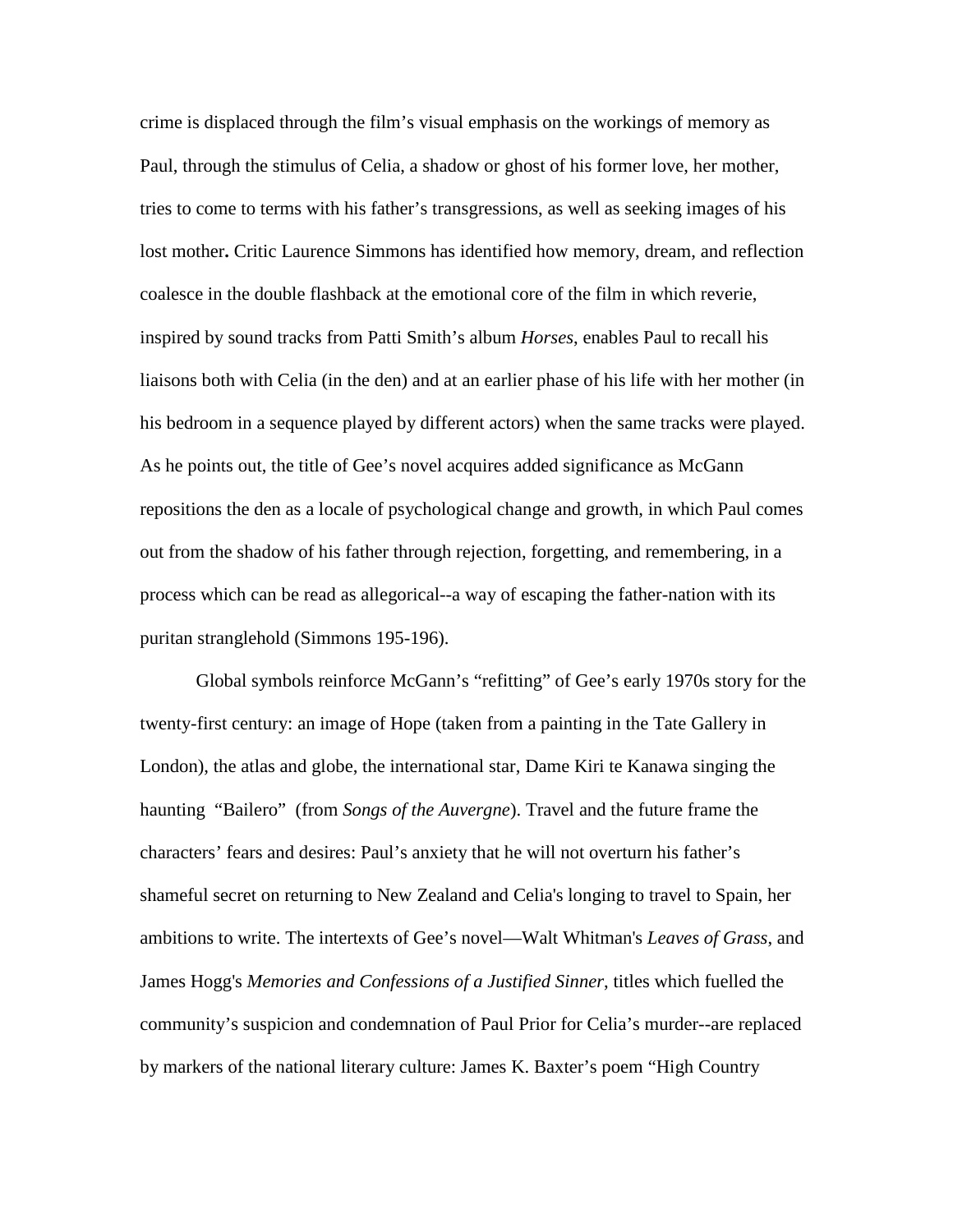Weather," which Paul's father recites, and Janet Frame's novel *Owls do Cry*, which Paul retrieves from her backpack after the murder. Most radical in McGann's adaptation of Gee's novel, however, is what he calls his anti-linear narrative: the poetic cinematic sequences are interwoven with the murder narrative to the point where they cross-over and reframe it--thereby making the audience intimate with the processes of psychological reconstruction through showing a mixture of events of lived experience with the signs they bear of the affective capacities of cinema itself (Simmons 197).

## **V. Conclusion: Twenty-first Century Screen Adaptations**

New Zealand and Australian screen adaptations in recent feature films have significantly reinterpreted dominant core motifs of their white-settler cultures in response to social and cultural change by engaging with national issues and identity structures in ways that convey a wider relevance. In Australia, the effect of the *Bringing Them Home* national enquiry made many white Australians accept for the first time the burden of guilt, a moral awareness that was ratified in 2008 when the Rudd government issued a formal apology. *Rabbit Proof Fence's* narrative of the Stolen Child revises the Lost Child motif through reference to "White Australia's" national policies on race, providing new moral and social dimensions in contrast to the symbolism that accrued round stories like *Picnic at Hanging Rock*, in which mystery brings with it a sense of disempowerment. It also overturns earlier versions of the motif in narrative terms, although still framed for white audiences; the story is told from an indigenous perspective, actors identifiable as Aboriginal were chosen, and the stolen children find their way home (Wood 11-12). The emblematic lost child who is abducted and abandoned by white Australian society also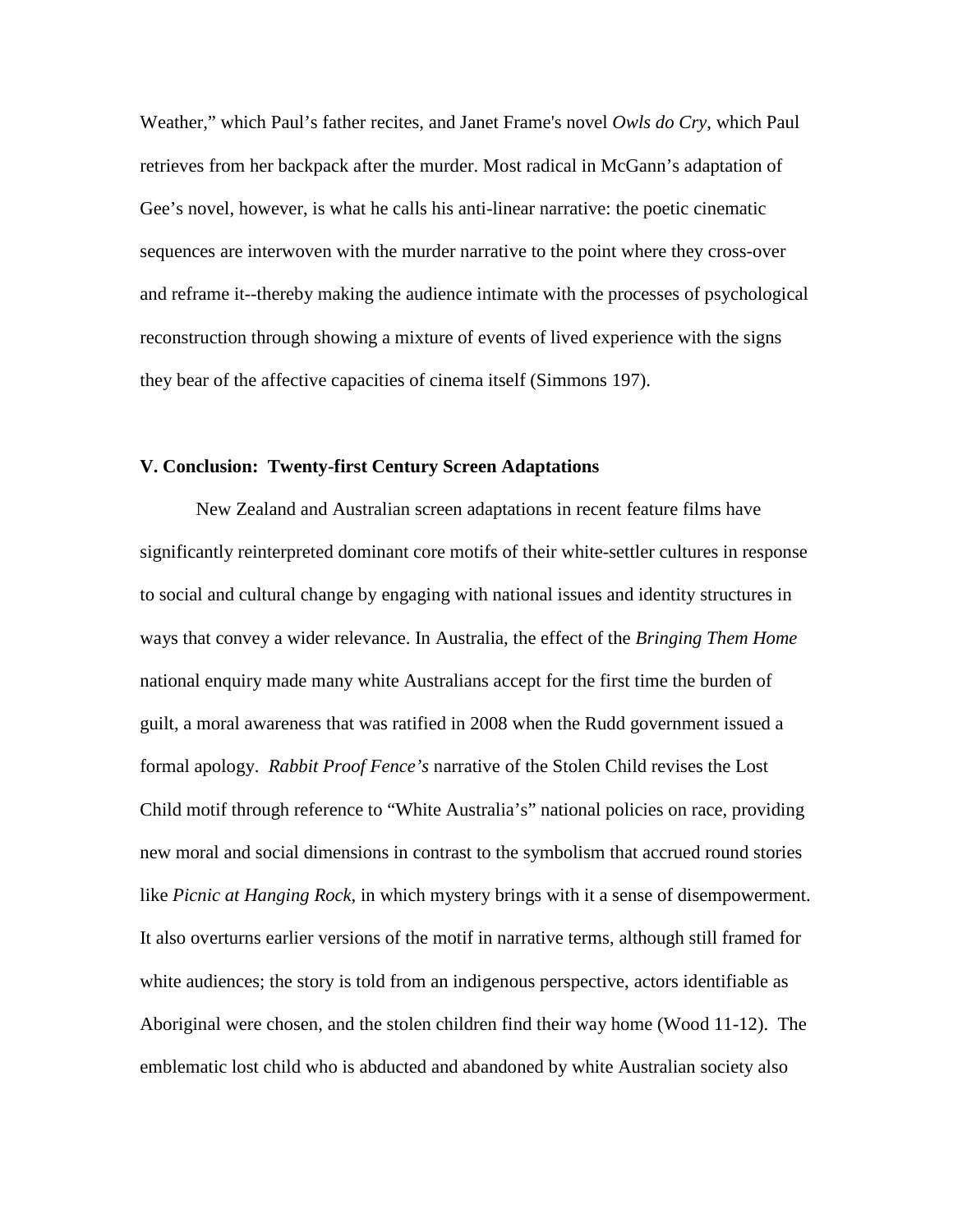mirrors the victimization of poor and working-class children in other cultures whose families could not support them.<sup>[x](#page-21-6)</sup> The social amnesia about these acts of abuse and betrayal has found echoes, for example, in the UK where groups of institutionalized children were shipped off to Australia in the 1930s.

Although 27 years apart, both Donaldson's *Sleeping Dogs*, and McGann's *In My Father's Den*, as adaptations that depart from the narrative formats associated with Man Alone motif, help reshape the masculinist tradition that monopolized the cultural nationalism of the 1930s to the 1970s. Although many films produced since the late 1970s, in their concern over masculine and collective identity structures, show a cultural force which is traceable to the literature of the 1930s, the final moments of *Sleeping Dogs*, which glorify Smith's death as a defiant stand against injustice and dictatorship, overturn the more ambiguous, inward, insular figure of the earlier era in a new-found social relevance (Murray 247). Smith's heroism illustrates the individual's potential to make a difference, so anticipating some of the causes of civil unrest in New Zealand of the early 1980s. In 2004, McGann's assault on the Puritanism of Gee's novel reflects the confidence of New Zealand cinema since the new wave of the early 1990s, and his ambitious interpretation of Gee's story revises its core nationalism in keeping with the potentialities of the visual medium. McGann's *In My Father's Den* suggests the power of cinema as part of a wider culture narrative to promote a different experience of storytelling, one associated with the image-making power of cinema**.** Both productions offer the remnants of their original context in the new cinematic medium, with Donaldson's hinting at what will come in the film-making of the 1980s, and McGann's representing a trace of what has vanished. $\frac{x_i}{x_i}$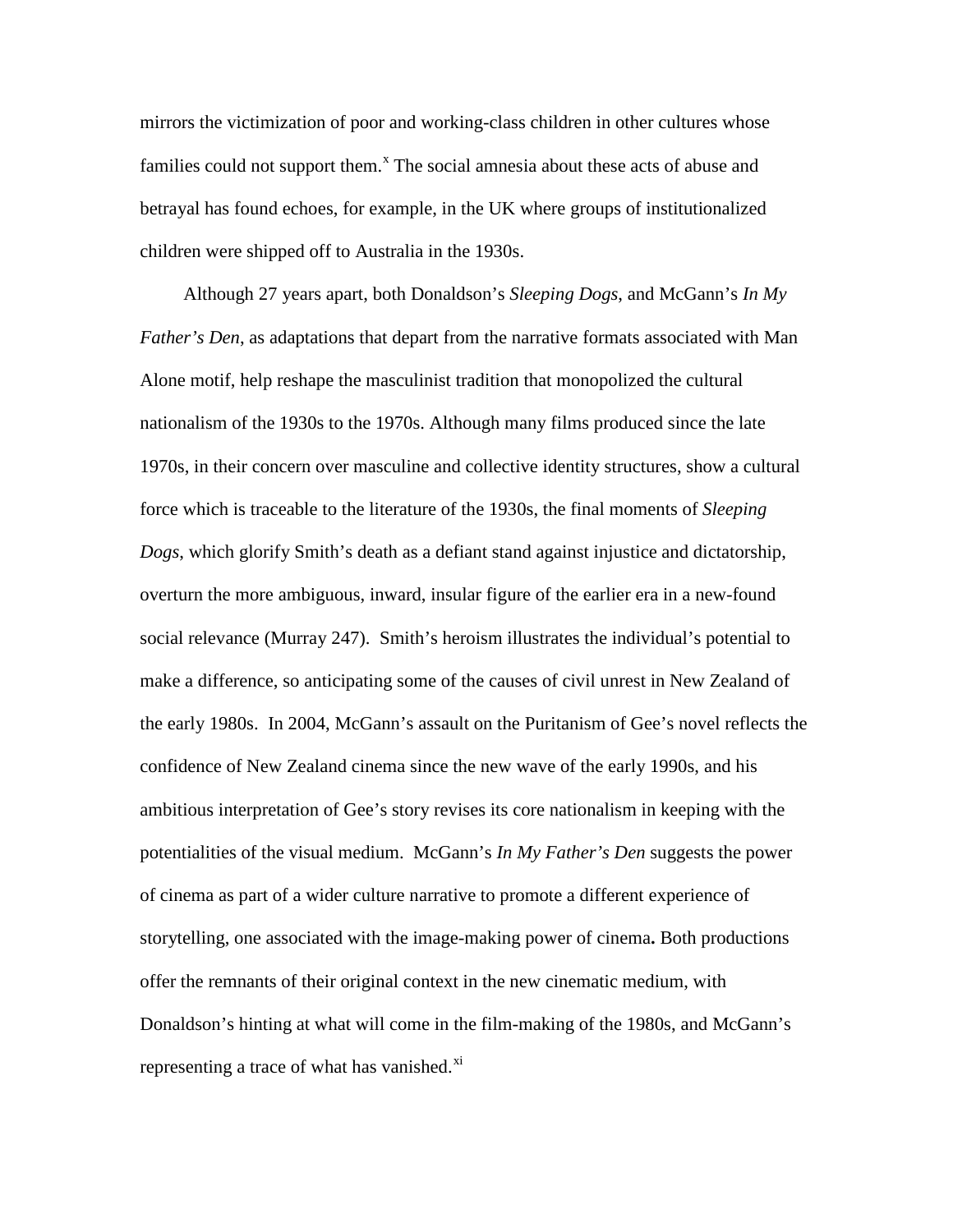Yet McGann's film also shows cinema participating in the globalized cultural economy with its complex transnational cultural flows. Simmons invokes cultural nationalism in acclaiming the way *In My Father's Den* places local audiences in a New Zealand location with which they were intimately familiar, and his testimony of a collective pleasure in viewing McGann's revised national myth recalls Arjun Appadurai's concept of a "community of sentiment," one which is powerful enough to generate a sense of identity and allegiance, in Simmons's view, to transform national identity in relation to a system of cultural representation (Appadurai 8). In claiming that viewing the film is like occupying a "secret space or 'den' which each of us might recognize, and in which each of us might play," he underlines the shift in perception. $^{xii}$  $^{xii}$  $^{xii}$  Far from being on the outer of society, the Man Alone figure through exploring and reflecting his alienated condition in the visual medium of cinema, gives life "to images that claim us and that form our history," that "confirm our place" by staying with us and forming "an enigmatic centre of ourselves." (Simmons 197) Simmons's metaphor of the "den" of the cinematic experience also points to the new global order in which people use their imagination in the practice of their everyday lives (Appadurai 5), because the communal sharing of the attractions and secrets of filmic engagement suggests this is a new space for the individual reshaping of national identity.

## <span id="page-18-0"></span>**Notes**

 $\overline{a}$ 

i See Collins, Felicity and Therese Davis. *Australian Cinema After Mabo*. Cambridge: Cambridge University Press, 2004. 133. Wimmer, Adi. *Australian Film: Cultures, Identities, Texts.* Trier: WVT Wissenschaftlicher Verlag, 2007. 50. Wimmer points out that despite widespread praise from critics, the film was a commercial failure. <sup>ii</sup> In a Special Features discussion in the 2008 reissue of the film, one of the special

effects men commented that in dressing the special forces they used rolled-up newspaper painted black for batons, boiler suits and cyclists' crash helmets.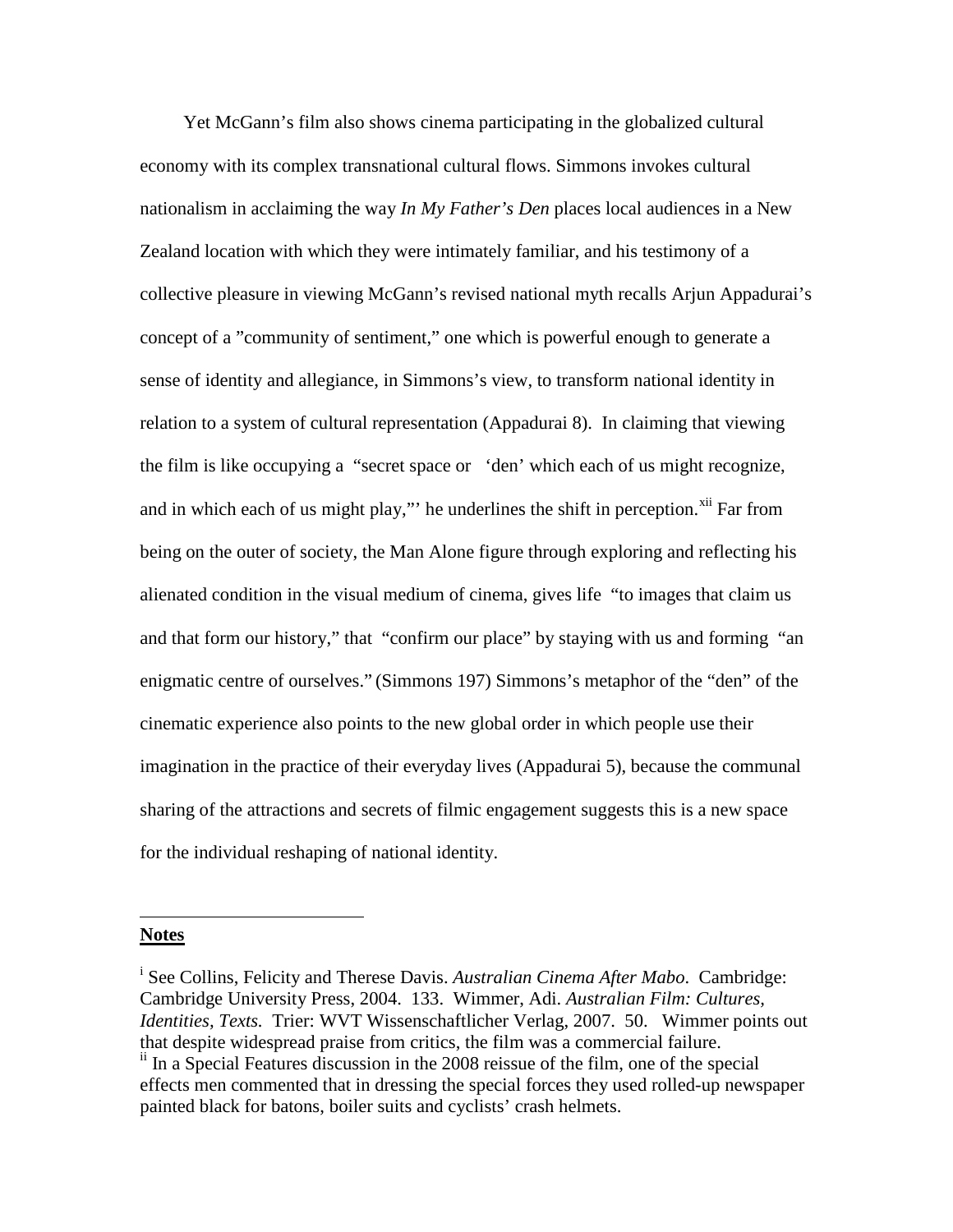iii On visual representations of this "Ur-angst" in the Australian psyche see Wimmer. *Australian Film: Cultures, Identities, Texts*. 83-8.

iv Armellino, Pablo. *Ob-scene Spaces in Australian Narrative: An Account of the Sociotopographic Construction of Space in Australian Literature.* Stuttgart: *ibidem*-Verlag, 2009. 77, citing Schaffer, Kay. "Woman and the Bush: Australian National Identity and Representations of the Feminine." *Antipodes* 3.1 (1989): 3-17.<br><sup>v</sup> Armellino. *Ob-scene Spaces*. 78, 79. In Armellino's symbolic reading the two girls

and their teacher who vanished had "metaphorically overstepped the boundaries of patriarchal society" (86).

 $\overline{v_i}$  On Weir's decision to use the techniques of European art-house, see Rayner, Jonathan. *The Films of Peter Weir*. London and New York: Continuum, 2003. 61.

<sup>vii</sup> Class conflict is subordinated to the myth of unity and nostalgia characteristic of the AFC film's nationalist discourses, see Wimmer. *Australian Film*. 36-7.

<sup>viii</sup> Wilson, Janet. "Intertextual Strategies: Reinventing the Myths of Aotearoa in Contemporary New Zealand Fiction". *Across the Lines: Intertextuality and Transcultural Communication in the New Literatures in English*, ed. Wolfgang Kloos. Amsterdam: Rodopi, 1998. 271-91 (278); citing Anderson, Roland F. "The Rise and Fall of the Man Alone? " *ARIEL: A Review of English Literature* 16.4 (1985): 97.

ix Evans, Patrick. "The Provincial Dilemma: After *The God Boy." Landfall* 117 (March 1976): 34. Evans points out that the New Zealand novel features "parents who are Puritans and children who are alienated".

<sup>x</sup> For a study of these transitions see Pierce, Peter. *The Country of Lost Children: An Australian Anxiety*. Cambridge: Cambridge University Press, 1999.

 $\frac{x_i}{x_i}$  Williams. "A Waka on the Wild Side". 184-85. Williams identifies a group of films--*Scarfies* (1999), *Stickmen* (2000) and *The Price of Milk* (2000)-- which recode the signs and markers of New Zealand identity rather than wrestle with it. In *The Price of Milk*, Man Alone is domesticated, suggesting the collapse of this figure into comedy and satir**e.** xii Simmons. "The Story of Our Lives": 193-194.

# **Works Cited**

Anderson, Roland F. "The Rise and Fall of the Man Alone? " *ARIEL: A Review of English Literature* 16.4 (1985).

Appadurai, Arjun. *Modernity at Large*: *Dimensions of Globalization*. Minneapolis: University of Minnesota Press, 1996.

Armellino, Pablo. *Ob-scene Spaces in Australian Narrative: An Account of the Socio-topographic Construction of Space in Australian Literature.* Stuttgart: *ibidem*-Verlag, 2009.

<span id="page-19-0"></span>Ashcroft, Bill. "The Transnation" in *Rerouting the Postcolonial: New Essays for the New Millennium,* ed. Janet Wilson, Cristina Sandru, Sarah Lawson Welsh. London: Routledge, 2009.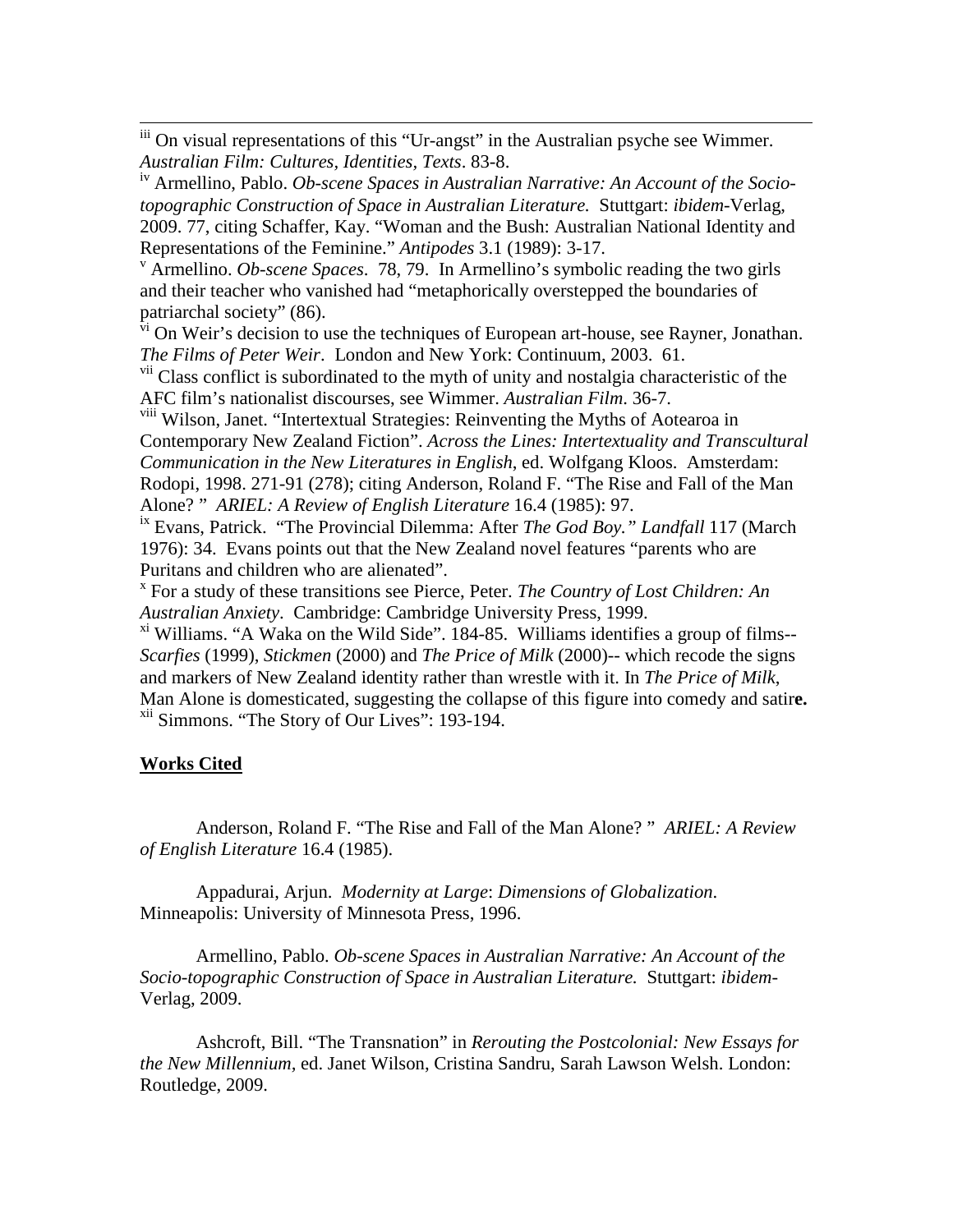<span id="page-20-0"></span>Babington, Bruce. *A History of The New Zealand Fiction Feature Film*. Manchester and New York: Manchester University Press, 2007.

Cagin, Seth. "Film 2". *The Soho News*, 9 March 1982.

 $\overline{a}$ 

Campbell, Russell. "The Kiwi Bloke: The Representation of Pakeha Masculinity in New Zealand Film". *Contemporary New Zealand Cinema*, ed. Conrich and Murray.

Collins, Felicity and Therese Davis. *Australian Cinema After Mabo*. Cambridge: Cambridge University Press, 2004.

D'Cruz, Doreen and Ross, John. *The Lonely and the Alone: The Poetics of Isolation in New Zealand Fiction*. Cross/Cultures 147. Amsterdam-New York: Rodopi, 2011.

Donnell, "Sleeping Dogs". *The Cinema of Australia and New Zealand*, ed. Geoff Mayer and Keith Beattie. London and New York: Wallflower Press, 2007.

During, Simon. "Literature—Nationalism's other? The case for revision". *Nation and Narration,* ed. Homi K. Bhabha. London and New York: Routledge, 1990.

Evans, Patrick. "The Provincial Dilemma: After *The God Boy". Landfall* 117 (March 1976).

Fox, Alistair. *The Ship of Dreams: Masculinity in Contemporary New Zealand Fiction*. Dunedin: Otago University Press, 2008.

Fox, Alistair. "Inwardness, Insularity and the Man Alone: Postcolonial Anxiety in the New Zealand Novel". *Journal of Postcolonial Writing,* special issue on *'*Postcolonial Masculinities', guest-edited by Stephanie Newell, 45.3 (September 2009).

Gee, Maurice. *In My Father's Den.* Wellington: Oxford University Press, 1977 [1972].

Jones, Lawrence. *Barbed Wire and Mirrors: Essays on New Zealand Prose.* Dunedin: University of Otago Press, 1987.

Krishnaswamy, Revathi. "Introduction: At the Crossroads of Postcolonial and Globalization Studies". *The Post-Colonial and the Global*, ed. Revathi Krishnaswamy and John C. Hawley. Minneapolis and London: University of Minnesota Press, 2007.

Lindsay, Joan. *Picnic at Hanging Rock*. London: Vintage 1998 [1968].

Martin, Helen and Sam Edwards. *New Zealand Film 1912-1996*. Auckland: Oxford University Press, 1997.